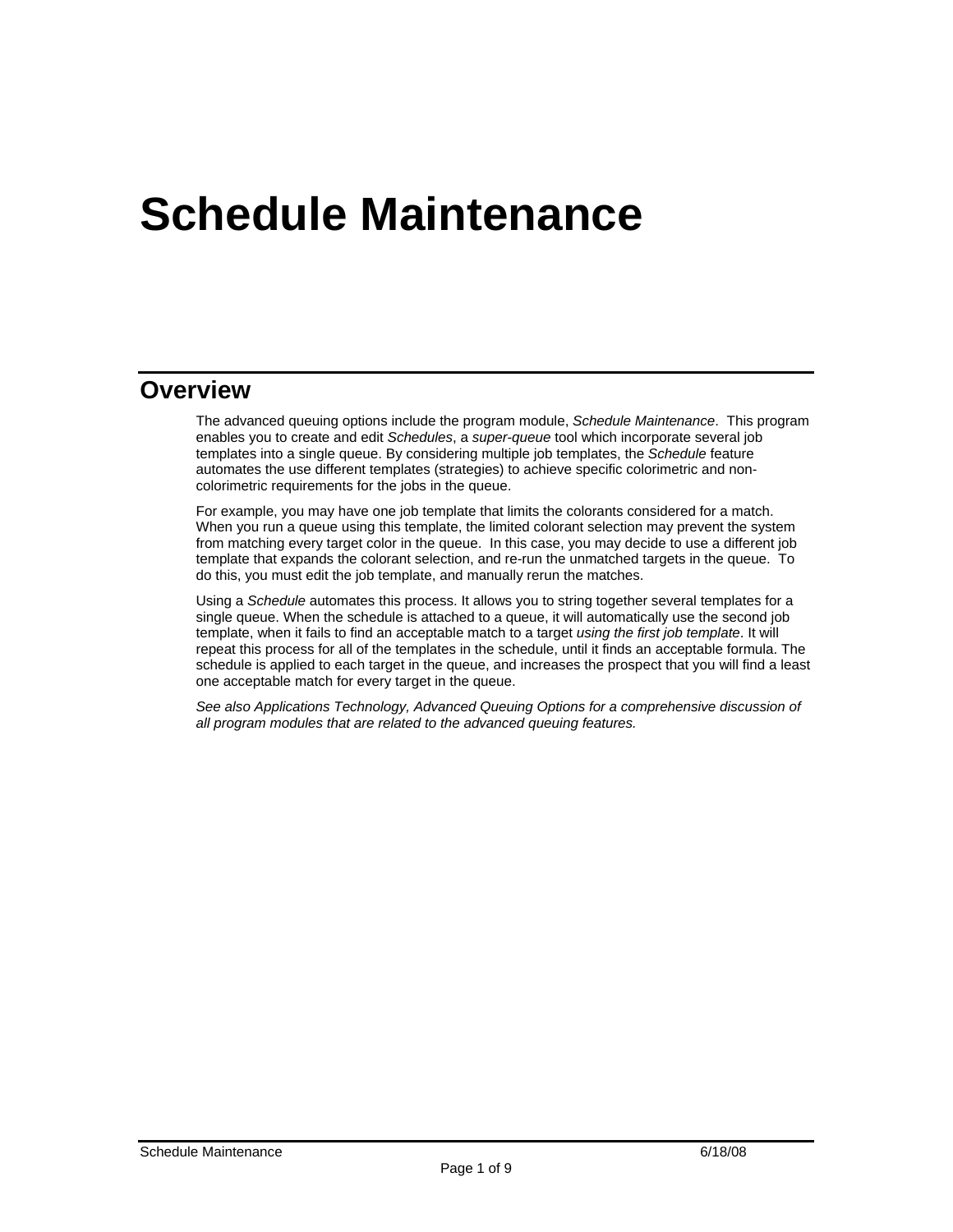### **Job Templates**

The Schedule option does not limit the number of templates in a single schedule. This allows you flexibility to capture a variety of different match requirements for the system to consider. Some job templates may contain different job preference selections, such as ingredient choice, acceptability tolerances, sorting preferences, etc. Other job templates may vary formula constraints such as fixed colorant amounts, or total batch size. By creating a variety of job templates, you will help the system find the best matches for your operating circumstances.

| Name                           | Type         |
|--------------------------------|--------------|
| <mark>说</mark> , All_Show Best | Job Template |
| 명, All_Show Best FF            | Job Template |
| <b>剧</b> Deep Base             | Job Template |
| 说, Deep Base FF                | Job Template |
| <b>B</b> , Default Template    | Job Template |
| Et Extra Deep Base             | Job Template |
| Extra Deep Base FF             | Job Template |
| 圖 Medium Base                  | Job Template |
| Medium Base FF                 | Job Template |
| 说 Pastel Base                  | Job Template |
| 说 Pastel Base FF               | Job Template |
| Transparent Base               | Job Template |
| Transparent Base FF            | Job Template |

*See also Program Features, Jobs and Templates for a discussion of job templates.* 

### *Advancing through Templates in the Schedule*

When an acceptable formula is found using the first job template in the schedule, it will not continue to the second template. This is true regardless of the number of formulas you have specified in the template. For example, if job template #1 specifies 5 formulas, and the system finds 3 formulas using template #1, it will not advance to the template #2.

This behavior remains the same as it moves through each template in a schedule. When it finds at least one answer for a target, the program will move on to the *next target color* in the queue, using the first job template in the schedule.

### *Show Best Formula Options*

The job templates used in a *Schedule* should have the *Show Best Formula* feature disabled. If a job template in the schedule has *Show Best Formula* enabled, it will display the best formula it finds using the template, regardless of whether the formula satisfies your requirements. When this happens, it will move on to the next target color in the queue.

The only exception to this job template configuration should be considered for the final job template in the schedule. If the system tries all of the previous templates without finding a match, enabling *Show Best Formula* will produce the best formula it can find for the target, *using the final template* in the schedule. By enabling this option in the last template, the system will produce a formula for each target color in the queue. *See also Tools Menu, Job Preferences, Results tab for instructions to enable/disable Show Best Formula.*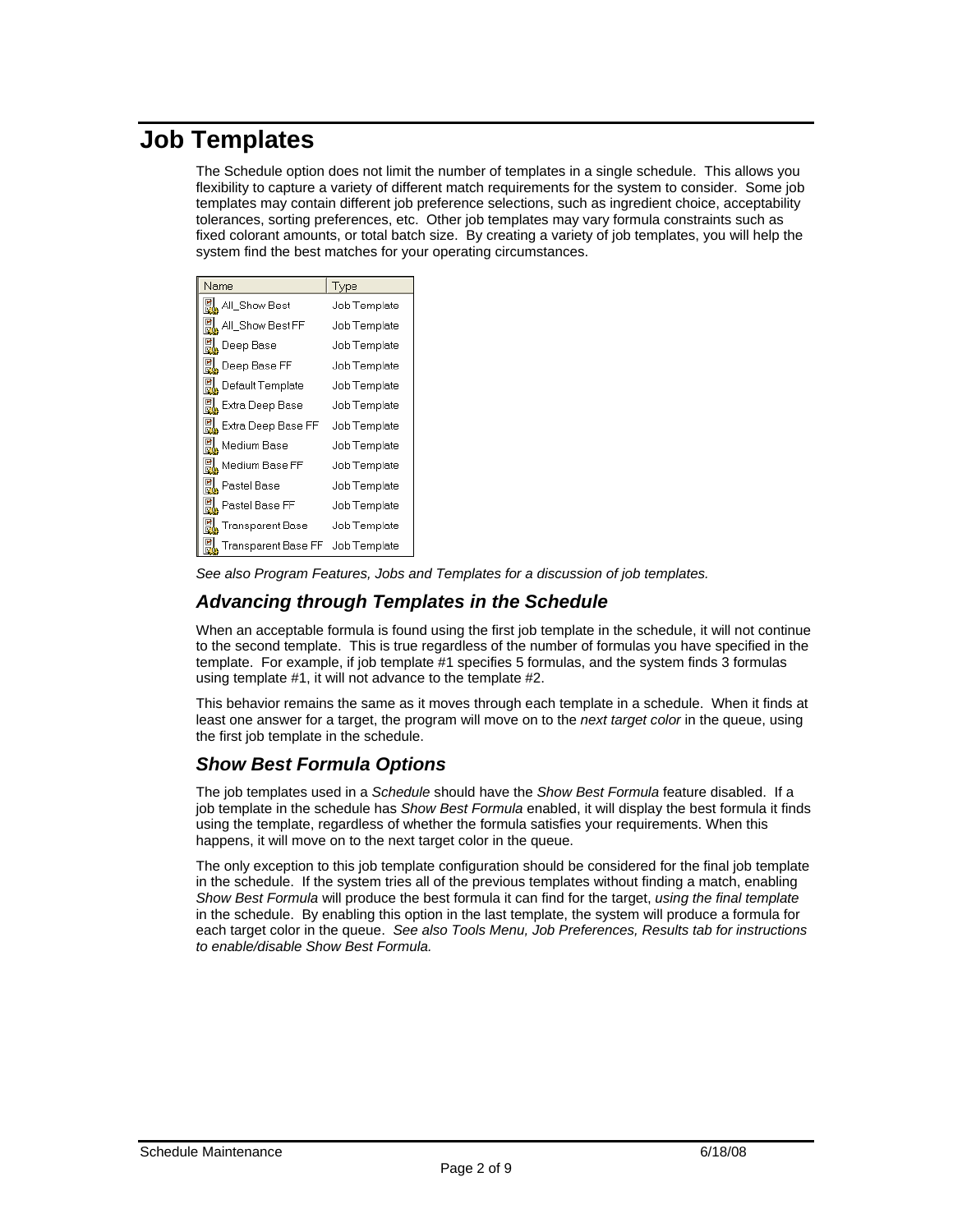# **Schedule Maintenance Window**

1. From the *Go* menu, click on **Schedule Maintenance**. The main program window displays:

| File | About                              | <b>B<sup>2</sup> Schedule Maintenance</b> |            |          |      |   |        | L.<br>⊪⊟                                               |
|------|------------------------------------|-------------------------------------------|------------|----------|------|---|--------|--------------------------------------------------------|
|      | <b>in</b>                          | Schedule Name                             |            |          |      |   |        |                                                        |
|      | 恩                                  | Job Template(s)                           |            |          |      |   |        |                                                        |
|      |                                    | Job Template                              | Match Type | Location |      |   |        | ঠ<br>$\overline{\downarrow}$<br>$\frac{1}{\mathbb{E}}$ |
|      | $\left\langle \cdot \right\rangle$ | New                                       |            | ᄂ        | Save | × | Cancel |                                                        |

The window makes use of several function buttons to execute a task. Drop-down menus provide access to additional program options.

### *Schedule Maintenance Window Fields*

- **Schedule Name.** Identifies the schedule currently active. Use this field to assign a name to a new schedule, or to retrieve a schedule previously stored.
- **Job Template(s).** Identifies the job templates to be used in the Schedule.

### *Schedule Maintenance Window Buttons*

The most frequently used options in Schedule Maintenance are initiated through the buttons on the window. Below is a summary:

| <b>Open.</b> Click on this button to open an existing schedule.                                                                                                                                                                                                               |
|-------------------------------------------------------------------------------------------------------------------------------------------------------------------------------------------------------------------------------------------------------------------------------|
| Move template forward. Moves the template forward one<br>position in the schedule. The position of a template in a<br>schedule is an important consideration. Templates having the<br>most desirable formula requirements should be placed at the<br>beginning of a schedule. |
| Move template backward. Moves the template backward one<br>position in the schedule. Templates having less desirable<br>requirements should be placed at the end of a schedule.                                                                                               |
| Add templates. Used to add individual templates to a schedule.<br>The templates must already be stored in Data Navigator. See<br>also Formula Central Jobs and Templates for instructions to<br>create/edit job templates.                                                    |
| Remove Highlighted Templates. Used to selectively delete<br>individual templates from the schedule.                                                                                                                                                                           |
| Remove All Templates. Deletes all templates in the schedule.                                                                                                                                                                                                                  |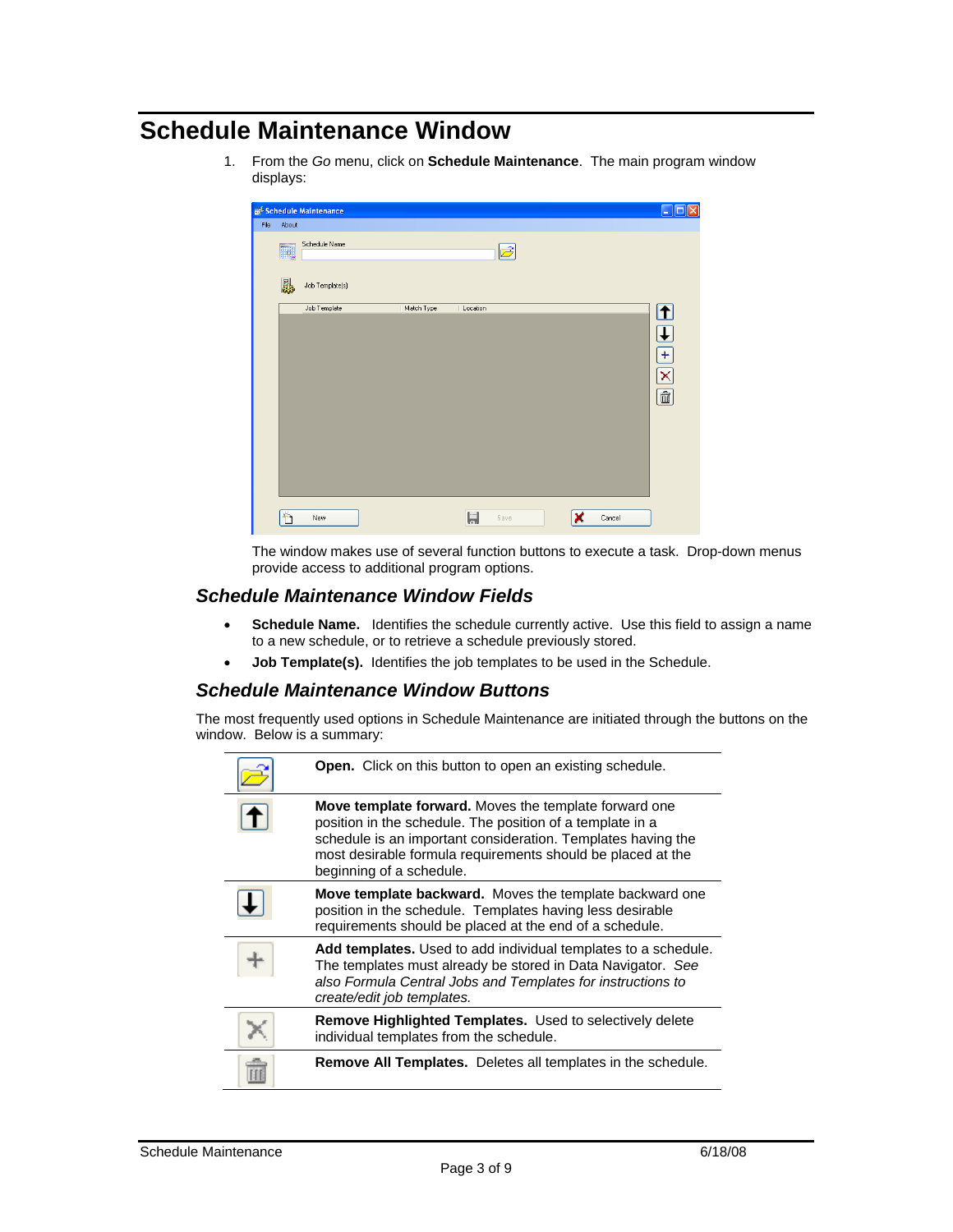# **Creating a Schedule**

Below are detailed instructions to create a schedule.

- 1. From the Go menu, launch Schedule Maintenance.
- 2. In the *Schedule Name* field, enter a name:



3. Click on the **Add Templates** button next to the job templates box.



The Navigator displays:

| Folder View                  | Name                                     | Type         | Created by | Created               | Moc                      |
|------------------------------|------------------------------------------|--------------|------------|-----------------------|--------------------------|
| My Database                  | All_Show Best                            | Job Template | User       | 1/15/2008 2:33:15 PM  | dci                      |
| <b>Tr</b> Ingredient System  | All_Show Best FF                         | Job Template | User       | 4/7/2008 4:16:01 PM   | dci                      |
| Demo Folder                  | 鳳<br>Deep Base                           | Job Template | User       | 1/15/2008 2:16:46 PM  | dci                      |
| <b>RAL</b><br>$\overline{+}$ | 臥<br>Deep Base FF                        | Job Template | User       | 4/7/2008 4:01:22 PM   | dci                      |
| Results<br>Ŧ                 | Default Template                         | Job Template | dci        | 2/25/2000 10:11:02 AM | Use                      |
| 爾<br>rash Can                | Extra Deep Base                          | Job Template | User       | 1/15/2008 2:17:08 PM  | dci                      |
|                              | Ы,<br>Extra Deep Base FF                 | Job Template | User       | 4/7/2008 4:01:47 PM   | dci                      |
|                              | Medium Base                              | Job Template | User       | 1/15/2008 2:16:24 PM  | dci                      |
|                              | Medium Base FF                           | Job Template | User       | 4/7/2008 4:00:56 PM   | dci                      |
|                              | Pastel Base                              | Job Template | User       | 1/15/2008 2:15:54 PM  | Use                      |
|                              | Pastel Base FF                           | Job Template | User       | 4/4/2008 11:13:55 AM  | dci                      |
|                              | e,<br><b>Transparent Base</b>            | Job Template | User       | 4/9/2008 9:57:04 AM   | dci                      |
|                              | Transparent Base FF                      | Job Template | User       | 4/9/2008 9:57:39 AM   | dci                      |
|                              |                                          |              |            |                       |                          |
|                              | $\overline{\phantom{a}}$<br><b>THEFT</b> |              |            |                       | $\overline{\phantom{a}}$ |

4. Browse to the appropriate folder, highlight a job template to be added to the schedule, and click **Open**. Data Navigator will close, and the Schedule window will display the template just added.

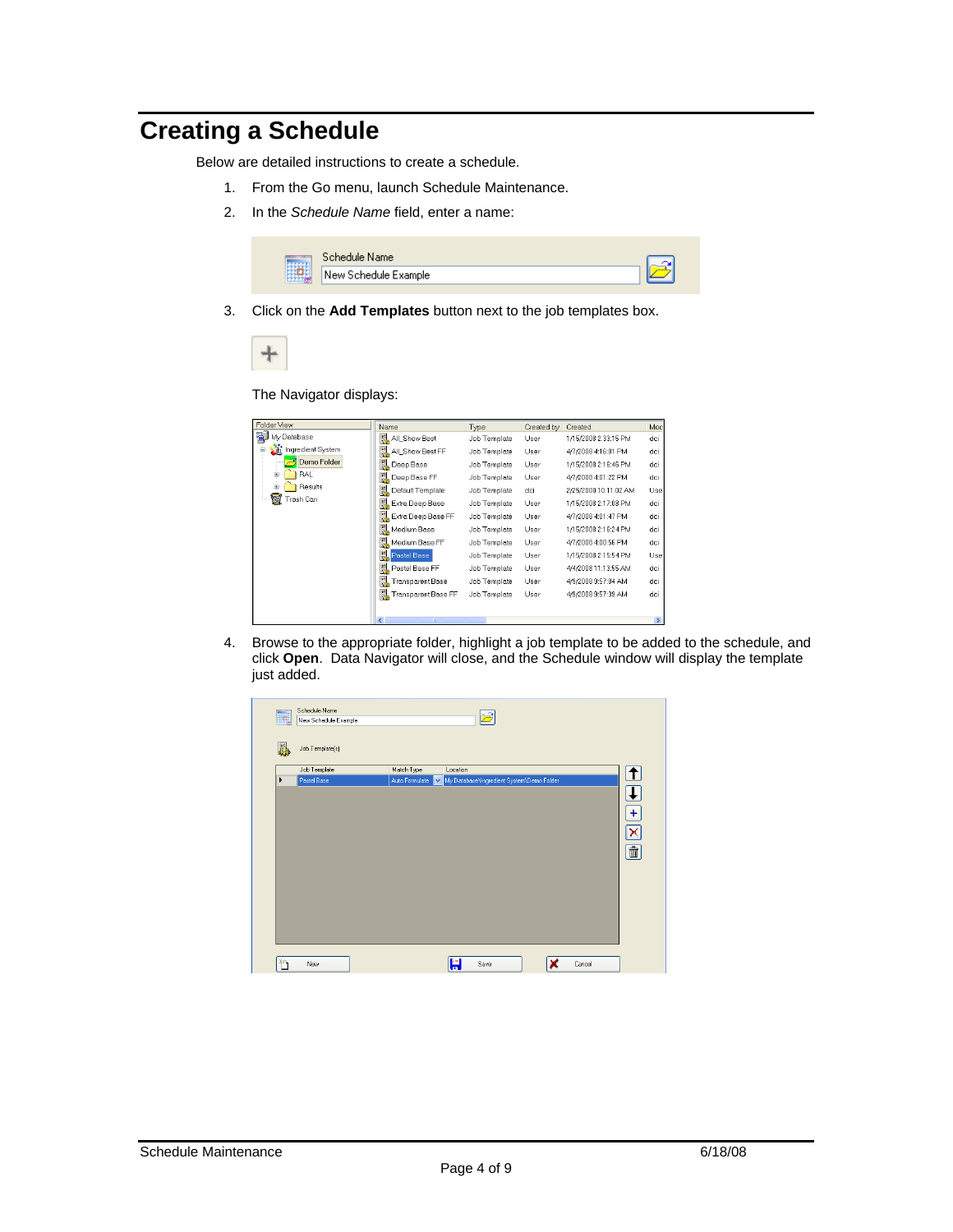5. Use the **Add Template** button to continue adding the job templates to this schedule.

| o. | Schedule Name        |                                |                                           |                         |
|----|----------------------|--------------------------------|-------------------------------------------|-------------------------|
|    | New Schedule Example |                                |                                           |                         |
|    | Job Template[s]      |                                |                                           |                         |
|    | Job Template         | Match Type                     | Location                                  | ↑                       |
| ٠  | Pastel Base          | Auto Formulate                 | My Database Ingredient System Demo Folder |                         |
|    | All_Show Best        | Auto Formulate<br>$\checkmark$ | My Database\Ingredient System\Demo Folder | $\overline{\mathbf{t}}$ |
|    |                      |                                |                                           |                         |
|    |                      |                                |                                           | $+$                     |
|    |                      |                                |                                           | $\overline{\mathsf{x}}$ |
|    |                      |                                |                                           |                         |
|    |                      |                                |                                           | û                       |
|    |                      |                                |                                           |                         |
|    |                      |                                |                                           |                         |
|    |                      |                                |                                           |                         |
|    |                      |                                |                                           |                         |
|    |                      |                                |                                           |                         |
|    |                      |                                |                                           |                         |
|    |                      |                                |                                           |                         |
|    |                      |                                |                                           |                         |
|    | New                  |                                | 분<br>×<br>Cancel<br>Save                  |                         |
|    |                      |                                |                                           |                         |

**Match Type.** You must select the match type to be used for each template in the Schedule. Four choices are available:

- − *Autoformulate*
- − *Search*
- − *Search & Correct*
- − *Combinatorial*
- Ask. When this option is selected, the program prompts for a match type when the queue is run.

*See also Formula Central, Matching and Correcting Colors, Matching Features for a description of the match types available.* 

6. When all templates are added and match types selected, click on the **Save** button. The Navigator will open and prompt you for a folder destination for the schedule:



7. Highlight the folder to hold the schedule, and Click **OK**. The program will confirm that the schedule has been stored.

| Schedule Stored Successfully |
|------------------------------|
| ОΚ                           |

The schedule displays in the Navigator folder list.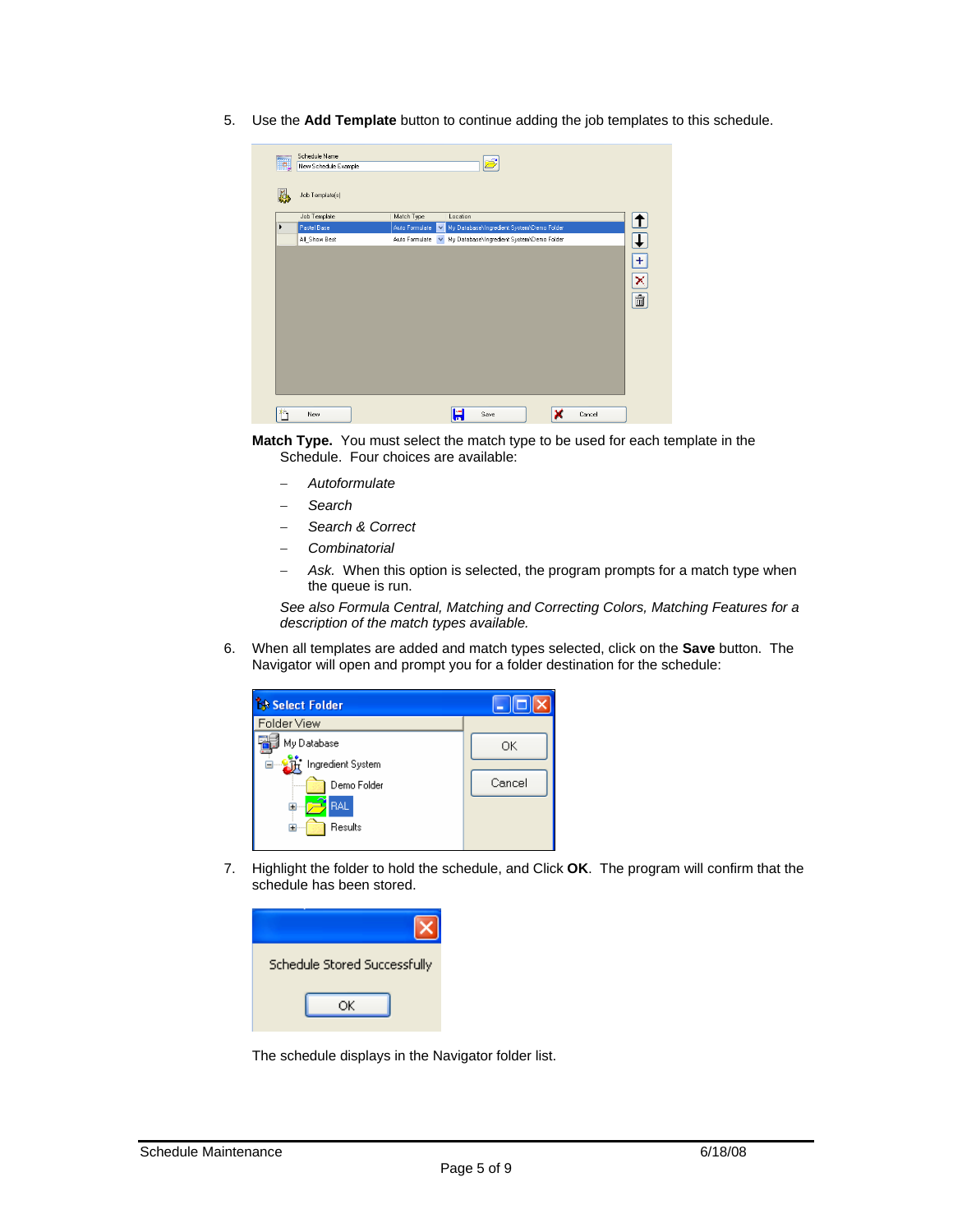| Folder View                             | Name                 | Type     |
|-----------------------------------------|----------------------|----------|
| P<br>My Database                        | New Schedule Example | Schedule |
| 由录<br>Admin View                        | FAL1000-HR 01/98     | Sample   |
| ⊟ <mark>- ऑ</mark> र् Ingredient System | FAL1001-HR 01/98     | Sample   |
| Demo Folder<br>$\pm$                    | FAL1002-HR 01/98     | Sample   |
| RAL                                     | LRAL1003-HR 01/98    | Sample   |

This schedule can now be added to a queue. *See also Queue Maintenance for instructions to add a schedule to a queue.* 

# **Editing a Schedule**

- 1. From the Navigator *Go* menu, launch **Schedule Maintenance**.
- 2. At the end of the *Queue Name* field, click on the **Open Folder** button.

| Schedule Name |  |
|---------------|--|
|               |  |
|               |  |

3. Browse to the schedule you want to edit, and highlight it.

| Folder View                       | Name                      | Type     |
|-----------------------------------|---------------------------|----------|
| ∄ My Database                     | <b>Base Select</b>        | Schedule |
| $\boxplus$ Admin View             | Base Select FF            | Schedule |
| ⊟ <u>- धौरै</u> Ingredient System | 몞<br>, All_Show Best      | Job Tem  |
| Demo Folder                       | All, Show Best FF Job Tem |          |

4. Click **OK**. The window refreshes and the schedule information displays.

| Job Template(s)  |               |              |                                            |  |
|------------------|---------------|--------------|--------------------------------------------|--|
| Job Template     | Match Type    |              | Location                                   |  |
| Pastel Base      | Combinatorial |              | My Database \Ingredient System\Demo Folder |  |
| Medium Base      | Combinatorial |              | My Database\Ingredient System\Demo Folder  |  |
| Deep Base        | Combinatorial | $\checkmark$ | My Database\Ingredient System\Demo Folder  |  |
| Extra Deep Base  | Combinatorial |              | My Database Ingredient System \Demo Folder |  |
| Transparent Base | Combinatorial |              | My Database Ingredient System \Demo Folder |  |
| All_Show Best    | Combinatorial | $\checkmark$ | My Database \Ingredient System\Demo Folder |  |
|                  |               |              |                                            |  |

- 5. Change the *Match Type* as necessary.
- 6. Use the navigation buttons to add/delete templates or change the template order in the schedule. *See also Schedule Maintenance Windows for a description of each button.*
- 7. When you have made all of the changes, click the **Save** button. The program confirms that the changes have been saved:

| Schedule Stored Successfully |
|------------------------------|
| ОК                           |
|                              |

8. Click **OK**.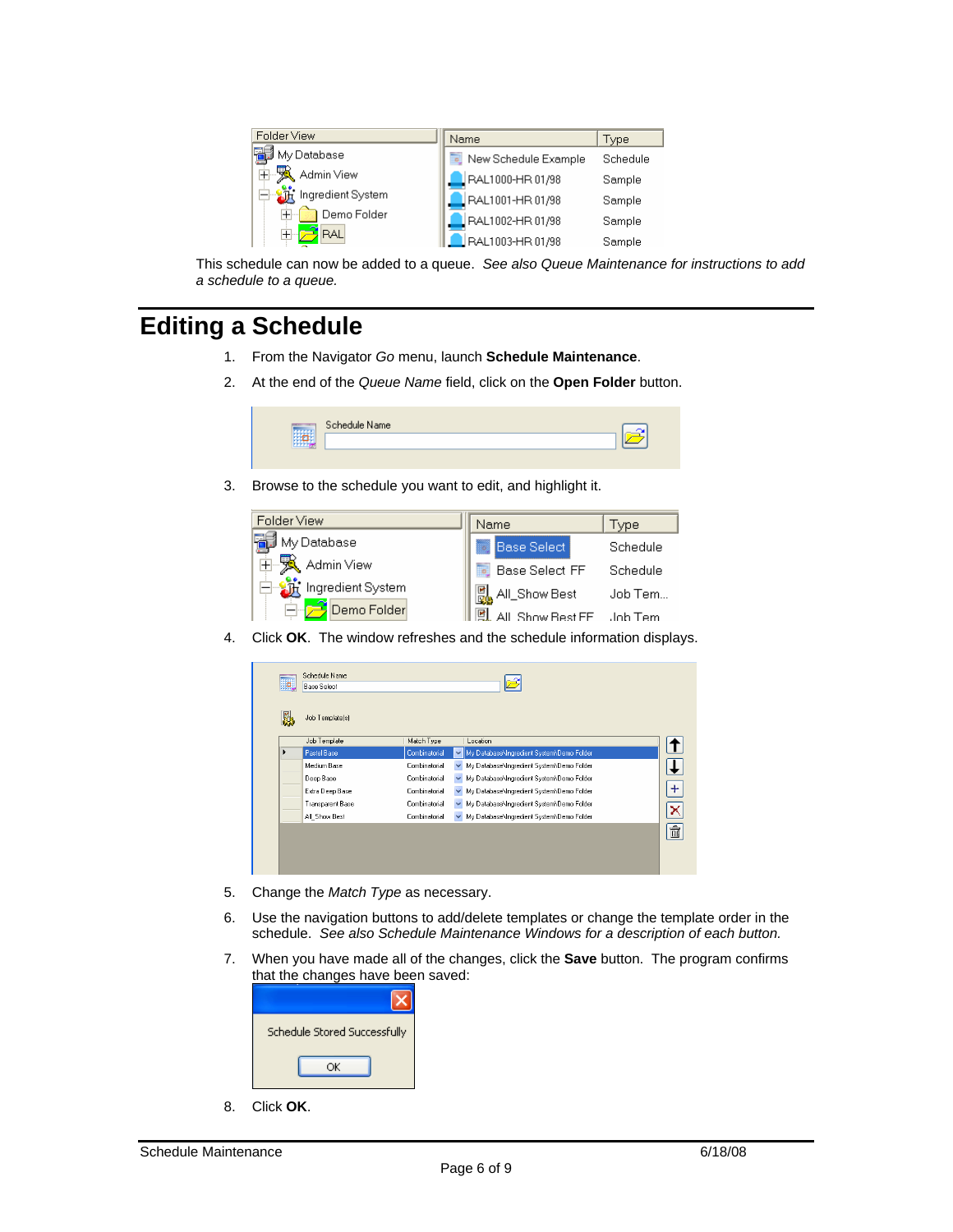# **Deleting a Schedule**

You must use the Data Navigator to delete an entire schedule.

1. In Data Navigator, browse to the folder containing the schedule to be deleted, and highlight the schedule to be deleted.

| Folder View       | Name                 | Type     |
|-------------------|----------------------|----------|
| My Database       | New Schedule Example | Schedule |
| Admin View        | ※ Schedule Example   | Queue    |
| Ingredient System |                      |          |
| Demo Folder       |                      |          |
| Schedule Example  |                      |          |

2. Right-click on the highlighted schedule to display the Navigator menu:

| Name                                                 | Type |                   |
|------------------------------------------------------|------|-------------------|
| <b>Maur Calendrilla Evample</b><br>Open<br>Open With |      | Schedule<br>Queue |
| New Folder                                           |      |                   |
| New Schedule<br>New Queue                            |      |                   |
| Cut                                                  |      |                   |
| Copy                                                 |      |                   |
| Paste                                                |      |                   |
| Delete                                               |      |                   |
| Rename                                               |      |                   |
| Make Standard                                        |      |                   |
| Make Substrate                                       |      |                   |
| Make Sample                                          |      |                   |
| Properties<br>Show Dependencies                      |      |                   |

3. Click **Delete**. The schedule is deleted. No confirmation message displays before it is deleted.

# **Schedule Reports**

The reports are an essential tool for reviewing the important details of the schedules you are using. To revise the strategy you are designing with a schedule, you need to see some essential settings in the job template. The Schedule report displays the fundamental job requirements for every job template in the schedule:

| Schedule Name:             | datacolor<br>Schedule List<br><b>PIGMENT</b><br>10:58:55AM<br>Friday, May 16, 2008<br><b>Base Select</b> |                |                  |                   |        |                                |        |              |               |                |                           |       |              |  |  |
|----------------------------|----------------------------------------------------------------------------------------------------------|----------------|------------------|-------------------|--------|--------------------------------|--------|--------------|---------------|----------------|---------------------------|-------|--------------|--|--|
|                            | Job Template Name: Pastel Base                                                                           |                |                  |                   |        | <b>Colorant Set Demo Paint</b> |        |              |               |                | Match Type: Combinatorial |       |              |  |  |
| DE1 Tol<br>n <sub>10</sub> | DE2 Tol<br>n 50.                                                                                         | CR Tol<br>n nn | Met Tol<br>10.00 | ShowBest<br>False | Sort 1 | Sort 2                         | Sort 3 | Goal1<br>DE1 | Wgt1<br>60.00 | Goal2<br>C Fit | Wgt2<br>40.00             | Goal3 | Wgt3<br>n nn |  |  |



1. From the menu bar, select **File, Reports**.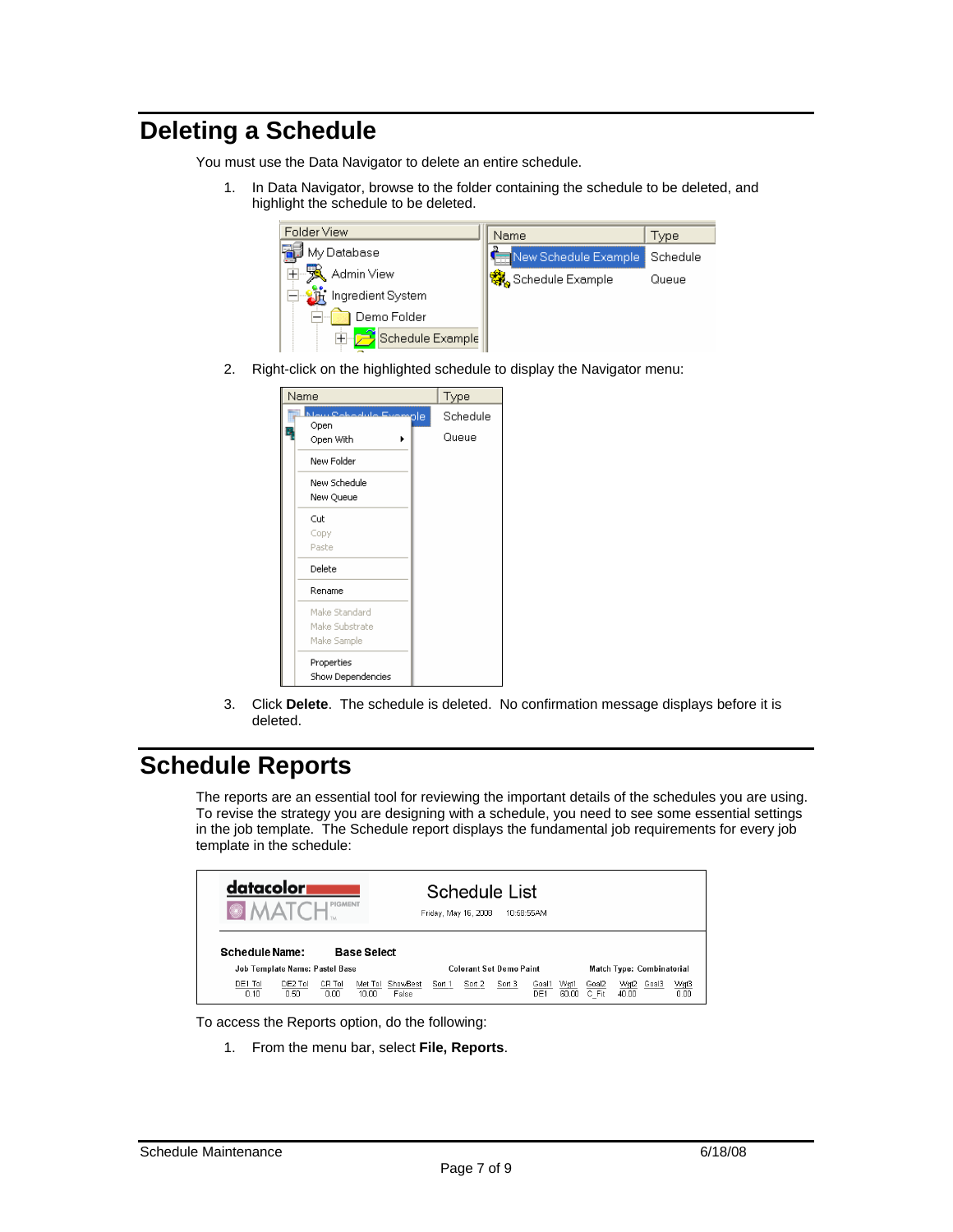

The Open dialog box displays.

| <b>Open</b>                                                      |                                                                                                                                                                                                                                                                                                                                |                   |   |                          |        |
|------------------------------------------------------------------|--------------------------------------------------------------------------------------------------------------------------------------------------------------------------------------------------------------------------------------------------------------------------------------------------------------------------------|-------------------|---|--------------------------|--------|
| Look in:                                                         | Reports                                                                                                                                                                                                                                                                                                                        |                   | v | $0$ $0$ $0$ $0$ $\ldots$ |        |
| My Recent<br>Documents<br>Desktop<br>My Documents<br>My Computer | Install Backup<br>Japanese<br>Colorant List<br>Π.<br>Colorant Mixture<br>92<br>g,<br>Colorant Sets<br>IllumDetail<br>Ç.<br>ū,<br>Illuminants<br>Ingredient List<br>Ingredient List_User<br>Ingredient with History<br>Optical Constants<br>Queue_All_Report1<br>g,<br>Queue_ALL_Report1_User<br>RecycleList<br>ScheduleReport1 |                   |   |                          |        |
|                                                                  | File name:                                                                                                                                                                                                                                                                                                                     | ScheduleReport1   |   | $\checkmark$             | Open   |
| My Network                                                       | Files of type:                                                                                                                                                                                                                                                                                                                 | rpt files (".rpt) |   | $\checkmark$             | Cancel |

2. Highlight the **Schedule Report** and click **Open**. The Schedule List report displays.

#### **NOTES**

This report includes all schedules included in the system. There is currently no feature available to display the information for a single schedule.

This report includes the detail for all schedules that are stored on your system. The information is taken directly from the job templates included in the schedule.

The order in which the schedules are displayed depends on an internal number the program assigns to the schedule when it is created. Currently there is no option to filter or sort the schedule report.

### *Schedule Report Fields*

Below is a description of the data included for each *job template* in the Schedule report. The tolerances included in this report are the tolerances used by the job template to determine if a formula is acceptable.

| datacolor<br><b>OMA</b>    | <b>PIGMENT</b>                       | Schedule List<br>Friday, May 16, 2008 |        | 10:58:55AM |                                |               |                |                     |  |                                  |
|----------------------------|--------------------------------------|---------------------------------------|--------|------------|--------------------------------|---------------|----------------|---------------------|--|----------------------------------|
|                            | Schedule Name:<br><b>Base Select</b> |                                       |        |            |                                |               |                |                     |  |                                  |
|                            | Job Template Name: Pastel Base       |                                       |        |            | <b>Colorant Set Demo Paint</b> |               |                |                     |  | <b>Match Type: Combinatorial</b> |
| DE1 Tol<br>n <sub>10</sub> | DE2 Tol<br>CR Tol<br>n sni<br>n nn   | Met Tol<br>ShowBest<br>10.00<br>False | Sort 1 | Sort 2     | Sort 3<br>Goal1<br>DE1         | Wgt1<br>60.00 | Goal2<br>C Fit | Wgt2 Goal3<br>40.00 |  | Wgt3<br>0.00                     |

**Schedule Name.** Identifies the schedule that is using the job template.